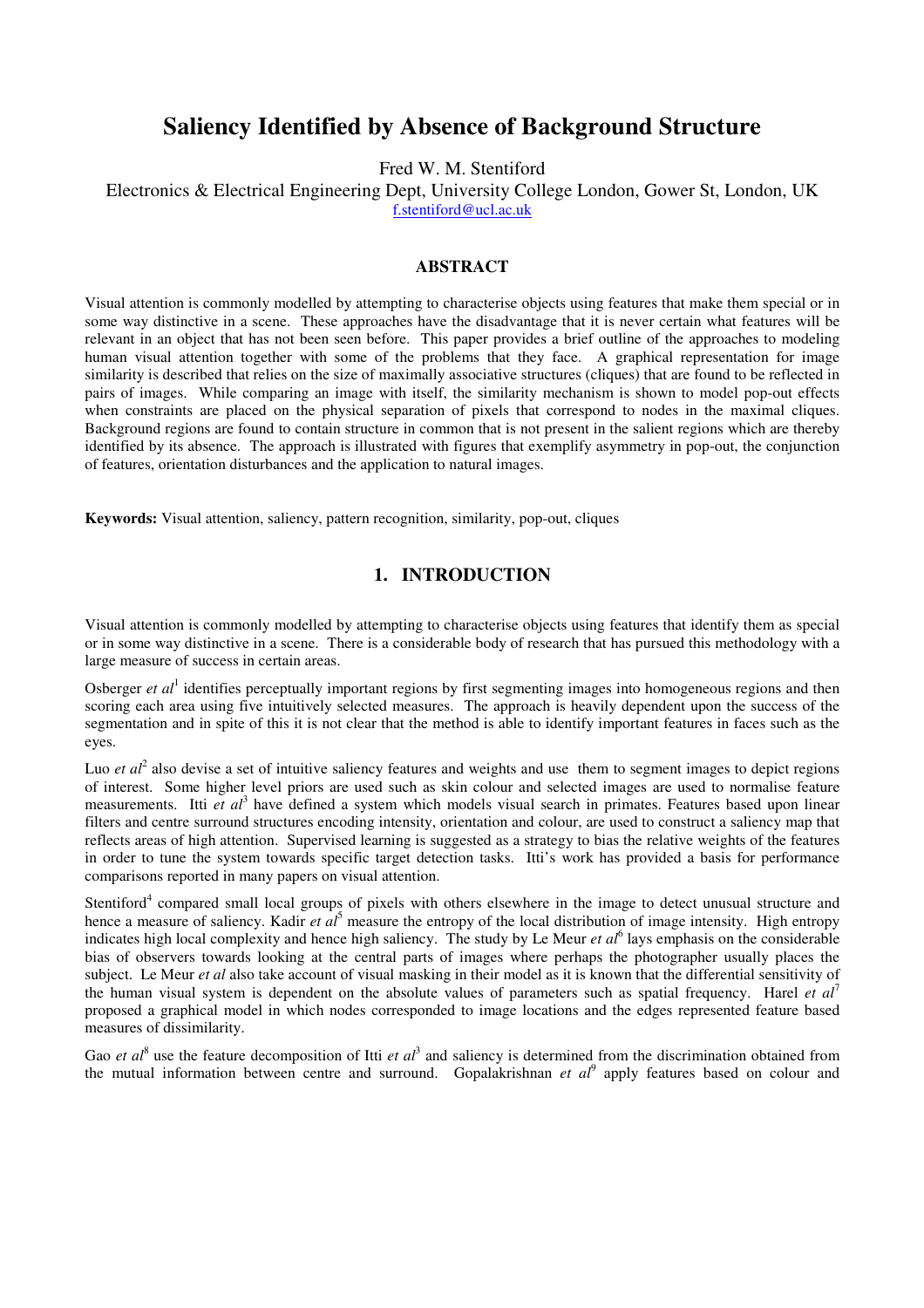orientation to characterise salient regions whereas Valenti *et al*<sup>10</sup> employ features based on the edges of colour regions and their curvature. Fang *et al*<sup>11</sup> divide the image into patches and identify saliency where a patch differs from those elsewhere in the image attaching a greater weight to patches that are closest.

Liu *et al*<sup>12</sup> use an intuitively selected set of features to train a classifier to identify salient objects. Zhang *et al*<sup>13</sup> also gathers statistics from a set of natural scenes to train sets of features used to estimate saliency. Saliency is indicated if features in a region are comparatively rare in the background. In a similar fashion Bruce *et al*<sup>14</sup> use 3600 natural images to prepare a set of basis functions and identify saliency using the likelihood of content within a region on the basis of the surround. It might be argued that methods employing the statistics of external images could be to some extent reflecting top-down information into the image being analysed.

Oliva *et al*<sup>15</sup> construct contextual features that guide attention towards specific targets such as people. Detecting irregularities as salient necessitates top-down knowledge of what is regular. Boiman *et al*<sup>16</sup> search for patch ensembles common to a database and the candidate image. Regions that cannot be composed from ensembles in the database are considered irregular. Patch configurations are compared according to their descriptors and their relative positions to an origin point. Hou *et al*<sup>17</sup> rely on frequency domain processing in which the difference between the original log spectrum and a prior averaged spectrum is transformed back into the spatial domain as the saliency map.

The outline of research into visual attention given here is by no mean exhaustive as there is currently a great deal of activity in the field. For example, many of the above approaches and others are surveyed by Borji *et al*<sup>18</sup> and Frintrop et al<sup>19</sup>. Many researchers  $[e.g.<sup>20,21</sup>]$  now feel that although much pre-attentive visual behaviour can be modelled fairly accurately, human visual attention is also driven by other factors.

# **2. ATTENTION MECHANISM**

Detecting saliency is easiest when the properties of the interesting region are known and appropriate top-down features can be relied upon to identify the region. In the absence of such knowledge bottom-up processes may be appropriate, but in any case certain preselected features are used. In cases where nothing is known in advance about the attentive object, one can never be sure that the chosen features will be suitable for the task.

However, it is not unreasonable to assume that where some saliency is present, the background in the scene possesses significant self similarity, for if not, no region would be more salient than any other. This means that if sufficient of the background can be identified and isolated, whatever is left must be salient. This approach therefore makes no assumption about the object and only requires a mechanism for measuring how well (background) regions reflect into themselves.

A measure of similarity that does not employ *a priori* features has been used to recognize movie posters<sup>22</sup> and to model the Poggendorff and Kanizsa illusions<sup>23</sup>. By detecting commonality between pairs of images the problems of representative training data and feature extraction are avoided. Furthermore the restrictions imposed by the geometry of some feature spaces allow a greater ability to model real pattern relationships. e.g. the triangle inequality prevents A being similar to B, and B to C, but not C to A. However, this does mean that similarity is defined only between pairs of patterns and the details of the commonality are different between all pairs. In this paper instead of comparing different patterns and measuring their similarity, patterns are compared with *themselves*. In this case maximal regions within the same image are compared and if matched and sufficiently large are considered part of the background leaving any remaining regions as salient candidates.

The similarity measure used in this paper is determined by extracting maximal structure that is common to pairs of regions in an image. This structure is not necessarily the largest possible but is optimal in terms of the search algorithm.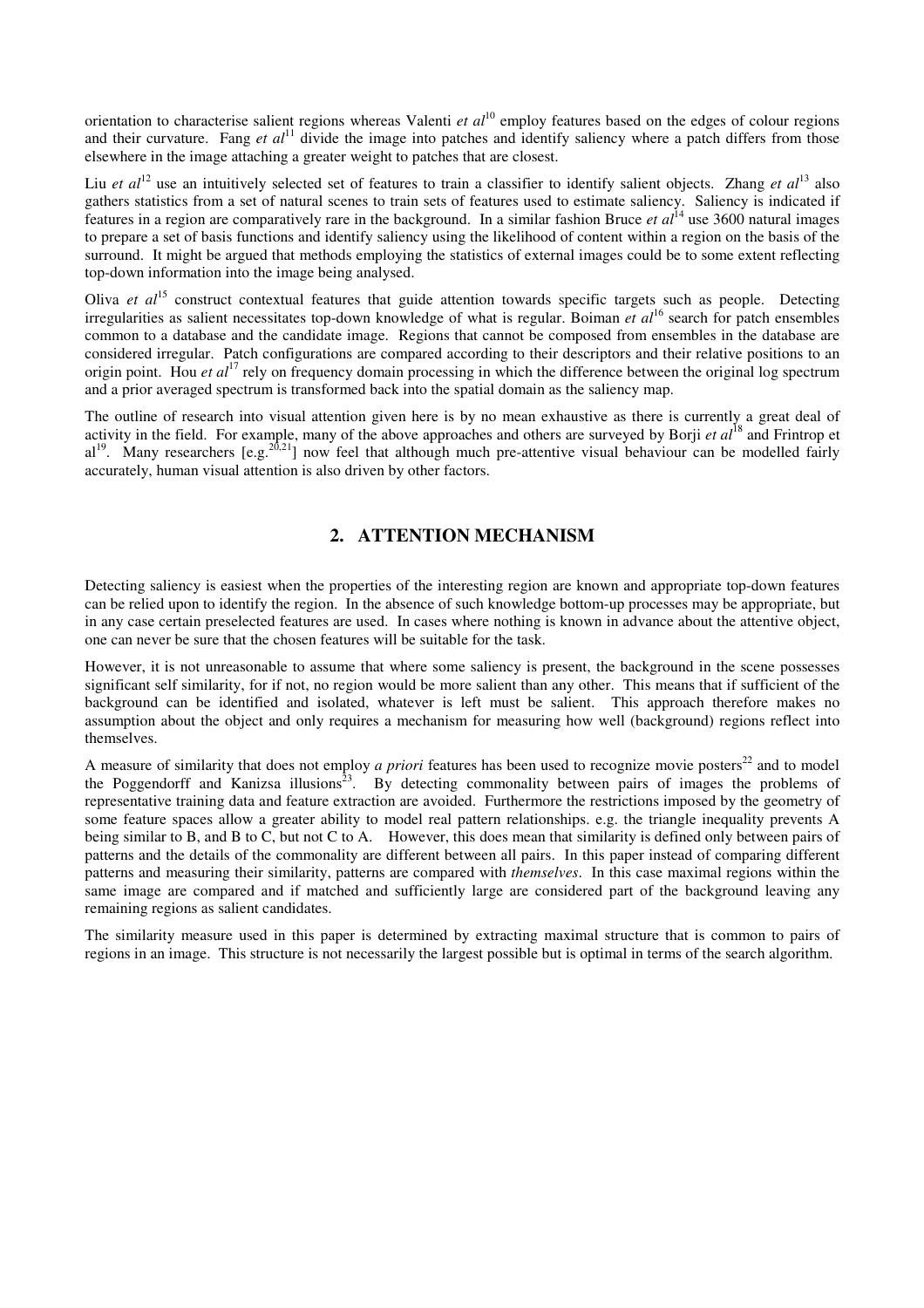Pairs of pixels  $(x_i, x_j)$  in region 1 and pairs of pixels in region 2  $(x_m, x_n)$  match if brightness, local gradient orientation, and relative orientation lie within certain thresholds where

$$
\left| u^{x_i} - u^{x_m} \right| < \delta, \ \left| u^{x_j} - u^{x_n} \right| < \delta \ \text{and} \ u^{x_k} \text{ is the brightness at pixel } \mathbf{x}_k \,, \tag{1}
$$

$$
\left|\theta_{i} - \theta_{m}\right| < \mathcal{E}_{1}, \left|\theta_{j} - \theta_{m}\right| < \mathcal{E}_{1} \text{ and } \theta_{k} \text{ is the local gradient orientation of pixel } \mathbf{x}_{k}, \qquad (2)
$$
\n
$$
\text{and } \frac{\left(\mathbf{x}_{j} - \mathbf{x}_{i}\right) \bullet \left(\mathbf{x}_{n} - \mathbf{x}_{m}\right)}{\left|\mathbf{x}_{j} - \mathbf{x}_{i}\right|} \geq \lambda \tag{3}
$$

and 
$$
\frac{(x_j - x_i)^{(k-1)} (x_n - x_m)}{|x_j - x_i|^{k} |x_n - x_m|} \ge \lambda
$$
 (3)

The inner product in equation (3) constrains the difference in slopes between the pairs of points in each region to be less than a certain angle  $\mathcal{E}_2 \ge |\varphi_{ij} - \varphi_{nm}|$  where  $\lambda = \cos \mathcal{E}_2$ .



Figure 1. Matching cliques of size 3.

The matching of the pairs of pixels  $x_i$  and  $x_j$  and  $x_k$  has greater reliability if the pair  $x_k$  and  $x_i$  also match as this shows that the properties of all three points match according to (1) and (2) and are in the same relative angular position according to (3) in both regions. The three pixels are represented by nodes in a fully connected graph or clique (Fig. 1) with edges representing their angular relationship. Greater reliability is obtained through the associative power of maximal cliques that may be traded off against the precision of the thresholds  $\delta$ ,  $\epsilon_1$ ,  $\epsilon_2$  and therefore obtain easier matching. The measure of similarity of regions is defined as the number of matching pairs of points  $(x_i, x_j)$  in one of the regions.

### **3. APPLICATION TO POP-OUT FIGURES**

The similarity measure is used to analyse a number of black and white images exhibiting pop-out effects. Gradient orientations are quantized into just 4 values (0°, 90°, 180°, 270°). Intensities in (1) are not used with black and white images. Thresholds are set as  $(\mathcal{E}_1, \mathcal{E}_2) = (0, 20^\circ)$ . In practice the check on the  $\mathcal{E}_2$  threshold is only applied to the four closest nodes because as distance increases virtually all nodes satisfy the condition if the first four do. The images are compared with themselves and an additional restriction is placed on matching pixel separations

$$
\left| x_i - x_j \right| < R \text{ and } \left| x_m - x_n \right| < R \tag{4}
$$

where R is chosen to limit the size of the regions being compared.

Figure 2 shows two maximal matching cliques identified in regions 1 and 2 in Figure 3. The edges are represented by cyan lines that connect only the four closest matching pixel pairs (for clarity) and the red lines show the orientation of the local gradient. It can be seen that although the detailed structure of the two shapes is different, the effectively wide thresholds enable a pair of 64-node matching cliques to be found. Figure 4 shows a composite set of cliques of size > 50 nodes that embraces all the similarly shaped objects; no large clique fits the salient target shape that pops out.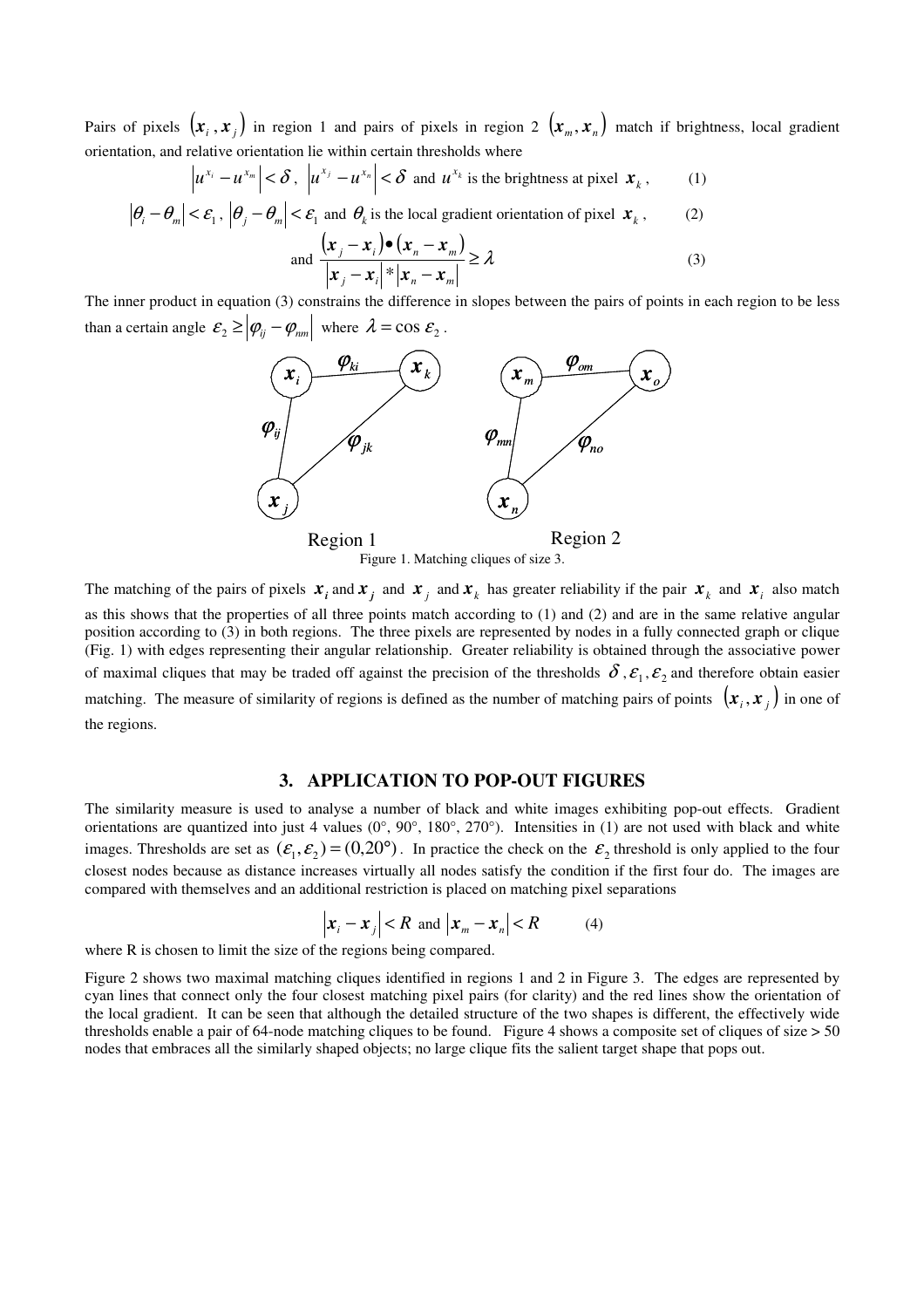

Figure 2. Matching cliques from a) region 1 and b) region 2 in Figure 3.



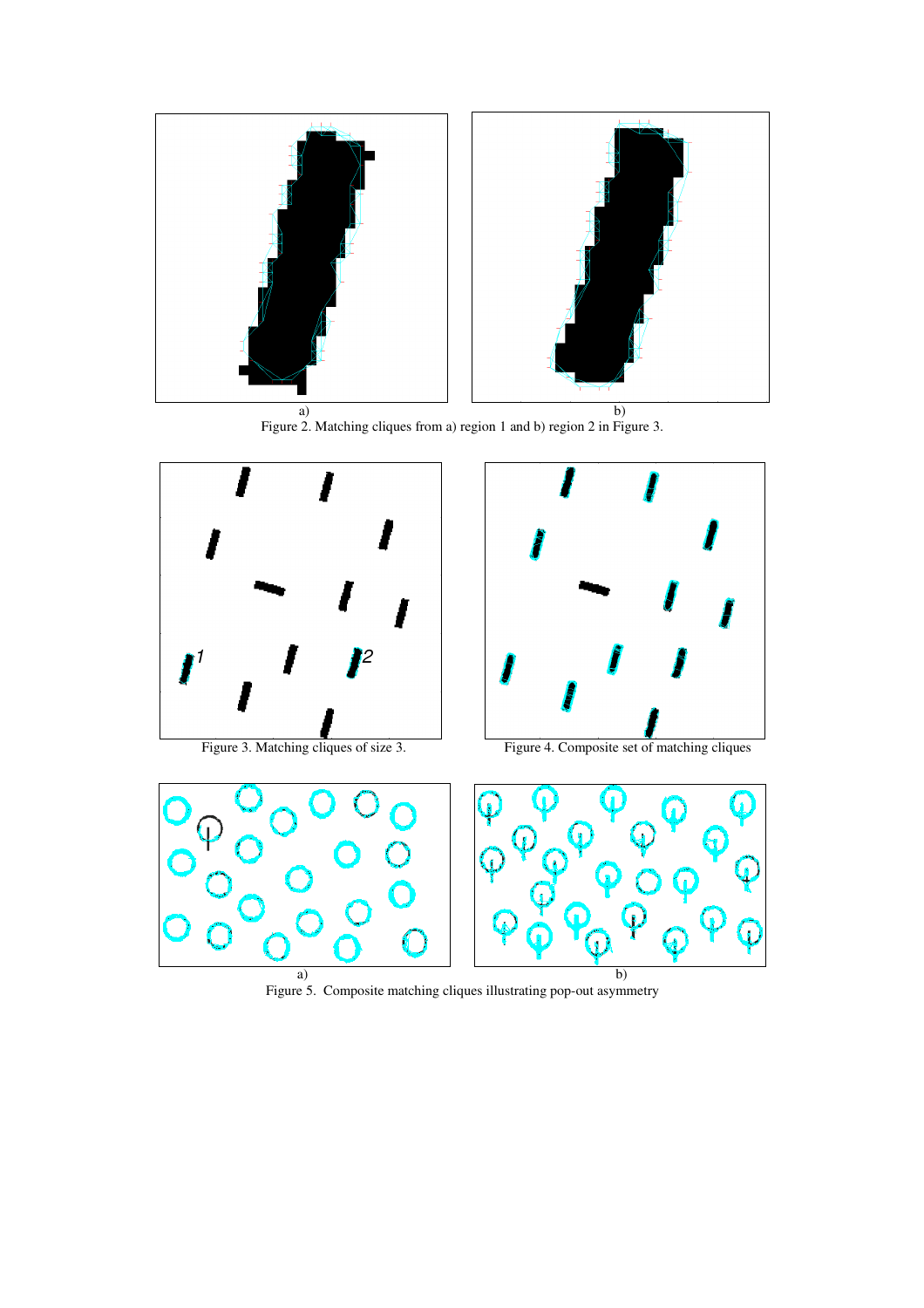

Figure 9. a) Conjunction of colour and orientation. b) colour only. c) gradient orientation only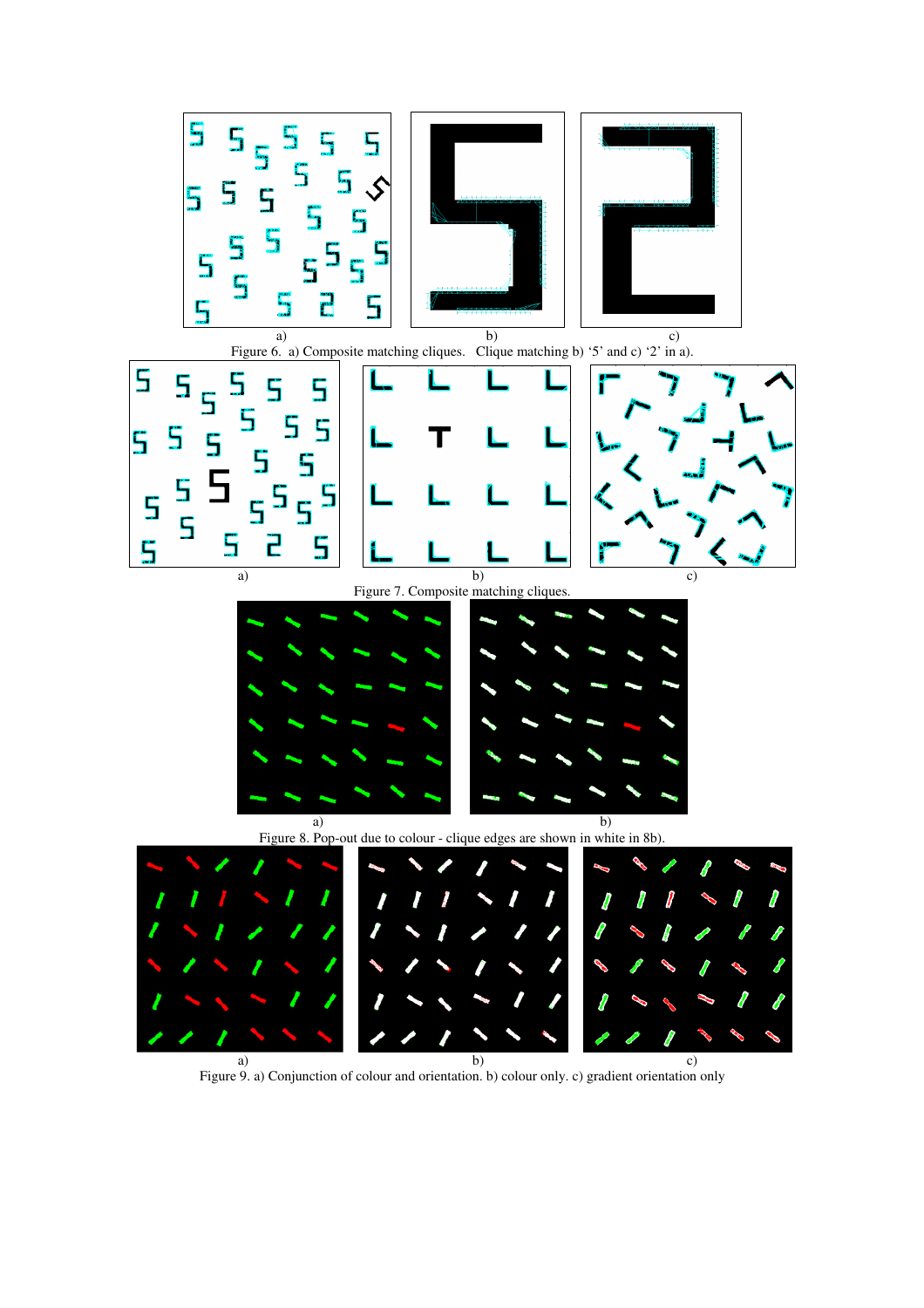Figures taken from Gao *et al* [24] also show that the absence of cliques matching a unique feature in the target produces pop-out (Figure 3a). However, the reverse is not the case because there is plenty of opportunity for the circular shape to fit substructure amongst the distractors that also possess the additional feature (Figure 3b). This example illustrates a common asymmetry in which the presence of a feature in the target absent from the distractors produces pop-out, whereas the reverse, i.e. pop-out due to absence in the target, does not hold [25].

Figure 6a) from Wolfe *et al* [26] is another example of pop-out rising from features present in the target but not in the background. However, the '2' in Figure 6a) is a conjunction of features from the background '5's and is not salient without top-down processing [27]. Figures 6b) and 6c) show corresponding cliques that match the bottom part of a '5' and the top part of a '2'. No such cliques are found that represent a conjunction of features in the tilted '5' which remains salient in terms of this model. A similar result is obtained where size is a distinguishing feature in the target (Figure 7) while conjunctions of matching cliques keep the '2' in the background.

Figure 7b) shows that the background 'L' shapes have more structure in common with each other than with the 'T' in that large matching cliques are only found amongst the 'L's. However, when the orientation is disturbed in 7c) there is more opportunity for matches to be found and the saliency of the 'T' is lost [26].

By matching colour in equation (1) rather than brightness and ignoring the requirement to match local gradient orientation in (2), the model can be applied to images where saliency arises from the single feature of colour (Figure 8). When colour and orientation are in conjunction (Figure 9a) none of the shapes are indicated as salient either by colour alone (Figure 9b) or orientation alone (Figure 9c).

## **4. DISCUSSION**

The popout mechanism suggested here identifies attentive structure by reflecting similarity amongst the distractors. This is in contrast to many models of attention that prescribe features that are likely to be rare thereby attributing something special and out of the ordinary to the attentive object. The problem with this approach is that it is never possible to guarantee in advance that the preselected features will produce the required result. Or put another way it is always possible given a particular set of features, to devise an image configuration that will cause the process to fail to extract the attentive object.

The inability of human vision to resolve the red target pre-attentively in Figure 9a can be explained by a deliberate disregard for the conjunction of features. It could be argued that detecting conjunctions would improve human vision in some circumstances. However, there are potentially a huge number of combinations and the additional complexity could be an evolutionary disadvantage [24].

It is necessary to restrict the separation (4) of the pixels used to determine the similarity of regions to obtain the results described in this paper and also to model the Poggendorff illusion [23]. The separation parameter is chosen so that regions and associated cliques obtain approximately the spacing displayed in the figures. This factor is analogous to the classical receptive field in human vision.

An approach that identifies commonality amongst a group of shapes is also consistent with the law of similarity that states that similar objects appear to belong together in human vision. Indeed the pop-out effects above show that a dissimilar object is not grouped together with the distractors and the results are consistent with human visual behaviour reported in the literature. The process of detecting similarity by searching for and detecting maximal cliques that represent structure common to pairs of images could also be seen as analogous to groups of neurons firing simultaneously when visual inputs match those experienced and assimilated earlier.

Some investigations have been carried out on natural images where matching pairs of cliques occupy the background thereby isolating the attentive object. The result is obtained without any prior assumptions about the object or the background (Figure 10). In this case node properties include grey level as well as gradient direction.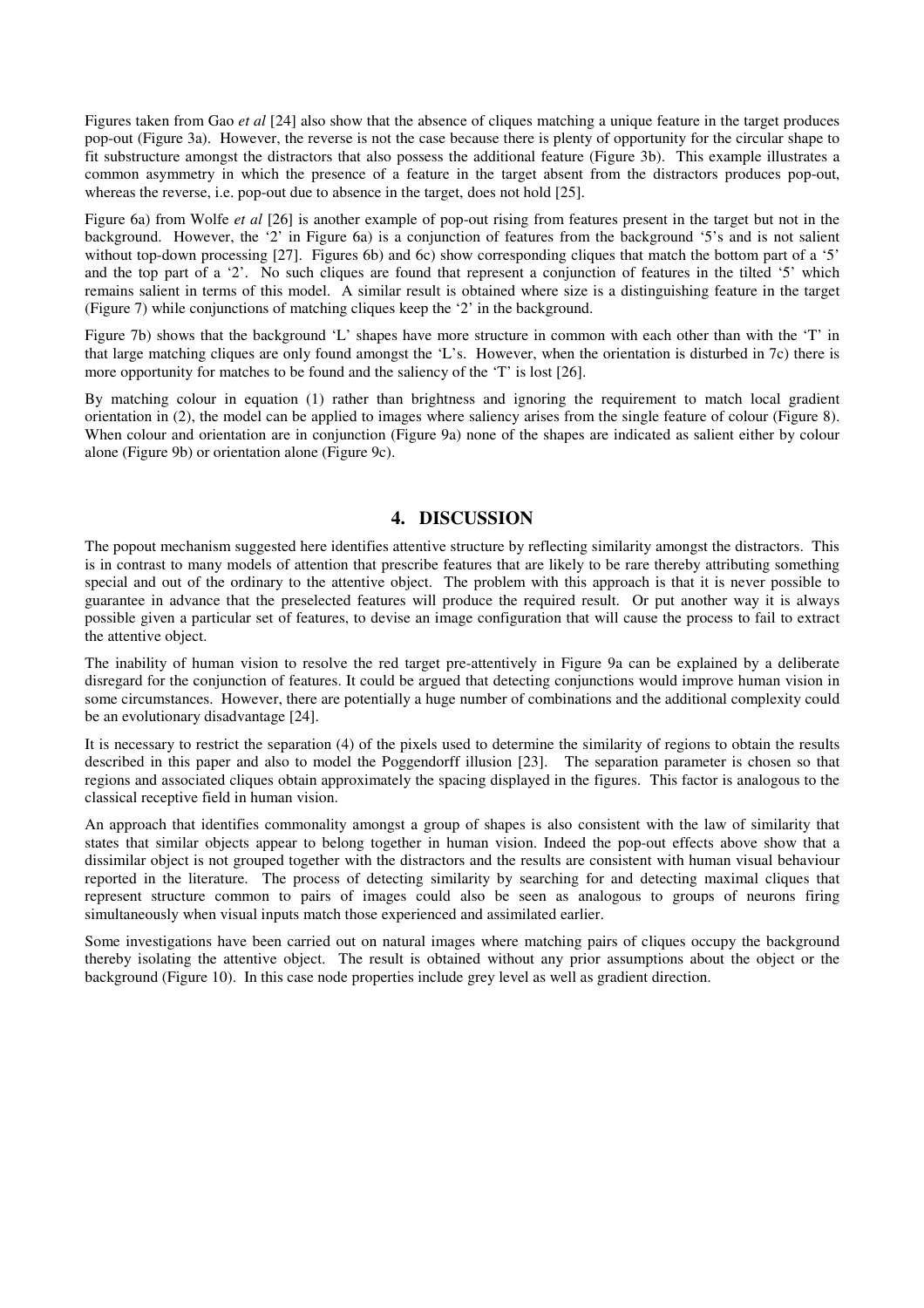

Figure 10. a), b) Matching maximal cliques c) Composite matching cliques

## **5. CONCLUSIONS**

A new similarity measure has been applied to the problem of detecting saliency. It has been shown that large matching cliques exist and can be extracted to reflect similarity between regions within images. When region sizes are restricted this mechanism provides an illustrative model for several pop-out effects in which objects become salient by virtue of the absence of structure that is common in the background. The models illustrated here need further investigation on larger sets of data to establish greater significance, but the measure of similarity does suggest an interesting area for further research into visual attention and certain optical illusions.

### **REFERENCES**

- [1] Osberger, W. and Maeder, A. J., "Automatic identification of perceptually important regions in an image,"  $14<sup>th</sup>$ IEEE Int. Conference on Pattern Recognition, 16-20<sup>th</sup> August, (1998).
- [2] Luo, J. and Singhal, A., "On measuring low-level saliency in photographic images," IEEE Conf. On Computer Vision and Pattern Recognition, June, (2000).
- [3] Itti, L. and Koch, C., "A Saliency-Based Search Mechanism for Overt and Covert Shifts of Visual Attention," Vision Research, 40(10), 1489-1506 (2000).
- [4] Stentiford, F. W. M. "An estimator for visual attention through competitive novelty with application to image compression," Proc. Picture Coding Symposium, Seoul, 101-104 (2001).
- [5] Kadir, T. and Brady, M., "Saliency, scale and image description," International Journal of Computer Vision, 45, 83-105 (2001).
- [6] Le Meur, O., Le Callet, P, Barba, D. and Thoreau, D., "A coherent computational approach to model bottom-up visual attention," IEEE Trans. Pattern Analysis and Machine Intelligence, 8(5), 802-817 (2006).
- [7] Harel, J., Koch, C. and Perona, P., "Graph-based visual saliency," Proc. Neural Information Processing Systems, (2006).
- [8] Gao D. and Vasconcelos, "Bottom-up saliency is a discriminant process," Int. Conf. on Computer Vision, Rio de Janeiro, Brazil, (2007).
- [9] Gopalakrishnan, V., Hu, Y. and Rajan, D., "Salient region detection by modelling distributions of color and orientation," IEEE Trans. Multimedia, 11, 892-905 (2009).
- [10]Valenti, R., Sebe, N. and Gevers, T., "Isocentric color saliency in images," Proc. IEEE Int. Conf. Image Processing, (2009).
- [11]Fang, Y., Lin, W., Lee, B-S., Lau, C-T., Chen, Z. and Lin, C-W., "Bottom-up saliency detection model based on human visual sensitivity and amplitude spectrum," IEEE Trans. Mutimedia, 14, 187-198 (2012).
- [12]Liu, T., Sun, J., Zheng, N., Tang, X. and Shum, H. Y., "Learning to detect a salient object," in Proc. Int. Conf. Computer Vision and Pattern Recognition, (2007).
- [13]Zhang, L., Tong, M. H., Marks, T. K., Shan, H. and Cottrell, G. W., "SUN: A Baysian framework for saliency using natural statistics," J of Vision, 8(7), 1-20 (2008).